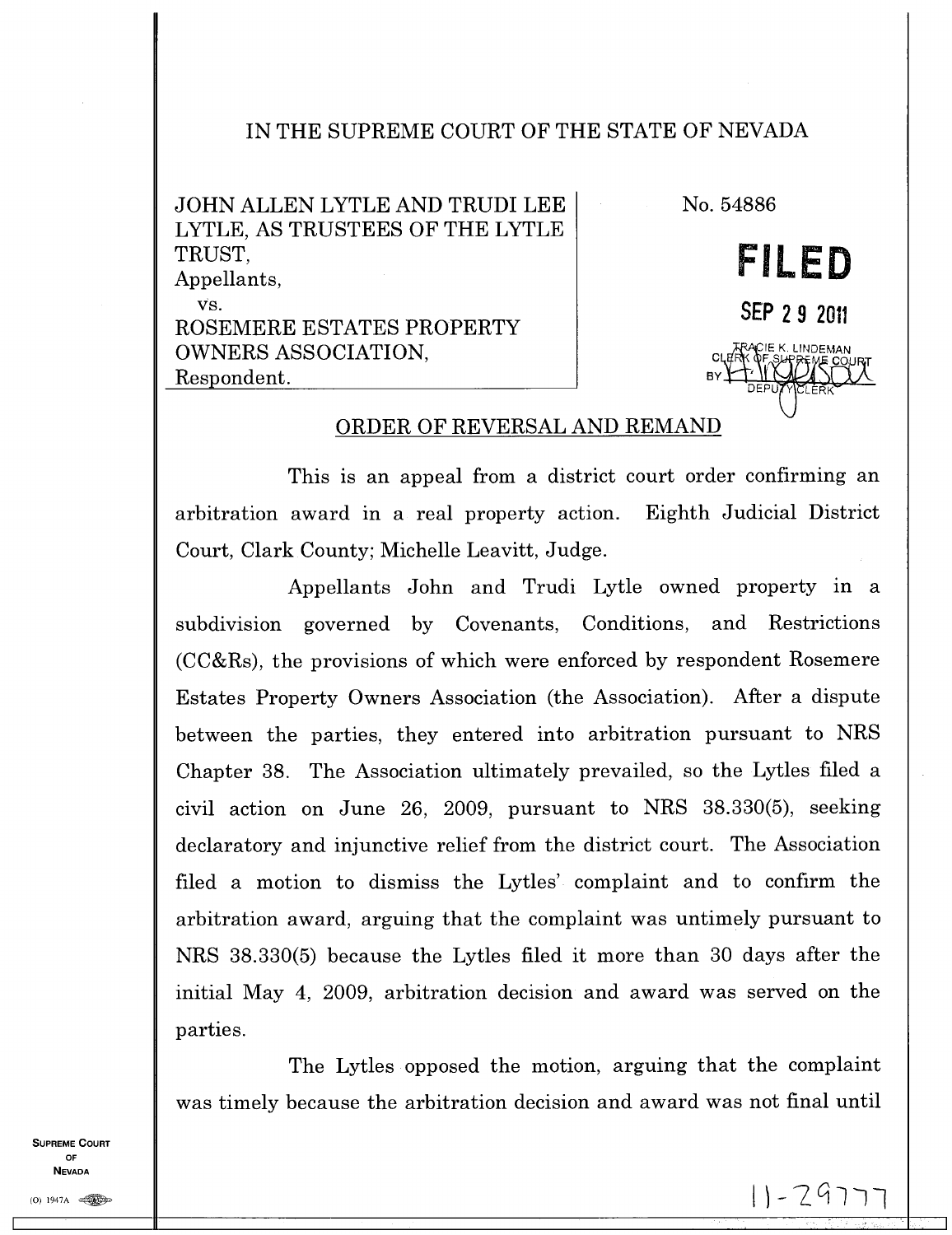the arbitrator assessed the amount of attorney fees and costs, which occurred on June 1, 2009. The district court determined that the service date of the initial May 4, 2009, decision and award, which resolved all issues except for the amount of attorney fees and costs, was the applicable date for purposes of NRS 38.330(5). Thus, the court dismissed the Lytles' complaint, finding it untimely, and confirmed the arbitrator's award. The Lytles now appeal.

"A motion to dismiss is properly granted when there is a lack of subject matter jurisdiction on the face of the complaint." Rosequist v. Int'l Ass'n of Firefighters, 118 Nev. 444, 448, 49 P.3d 651, 653 (2002), overruled on other grounds by Allstate Ins. Co. v. Thorpe, 123 Nev. 565, 573 n.22, 170 P.3d 989, 995 n.22 (2007); cf. Kame v. Employment Security Dep't, 105 Nev. 22, 25, 769 P.2d 66, 68 (1989) (stating that statutory time requirements for filing petitions for judicial review of administrative decisions are mandatory and jurisdictional). Pursuant to NRS 38.310(2), the district court must dismiss any civil action if the matter has not first proceeded through arbitration and all administrative remedies in the CC&R's have been exhausted. Subject matter jurisdiction and statutory construction are questions of law subject to de novo review. Ogawa v. Ogawa, 125 Nev. , , , 221 P.3d 699, 704 (2009); Westpark Owners' Ass'n v. Dist. Ct., 123 Nev. 349, 357, 167 P.3d 421, 426-27 (2007).

NRS 38.330(5) requires a final decision on all issues before a party may commence a civil action

At the time the Lytles filed their civil action in the district court, NRS 38.330(5) provided, in pertinent part, that "any party to the nonbinding arbitration may, within 30 days after a decision and award have been served upon the parties, commence a civil action in the proper court concerning the claim which was submitted for arbitration." The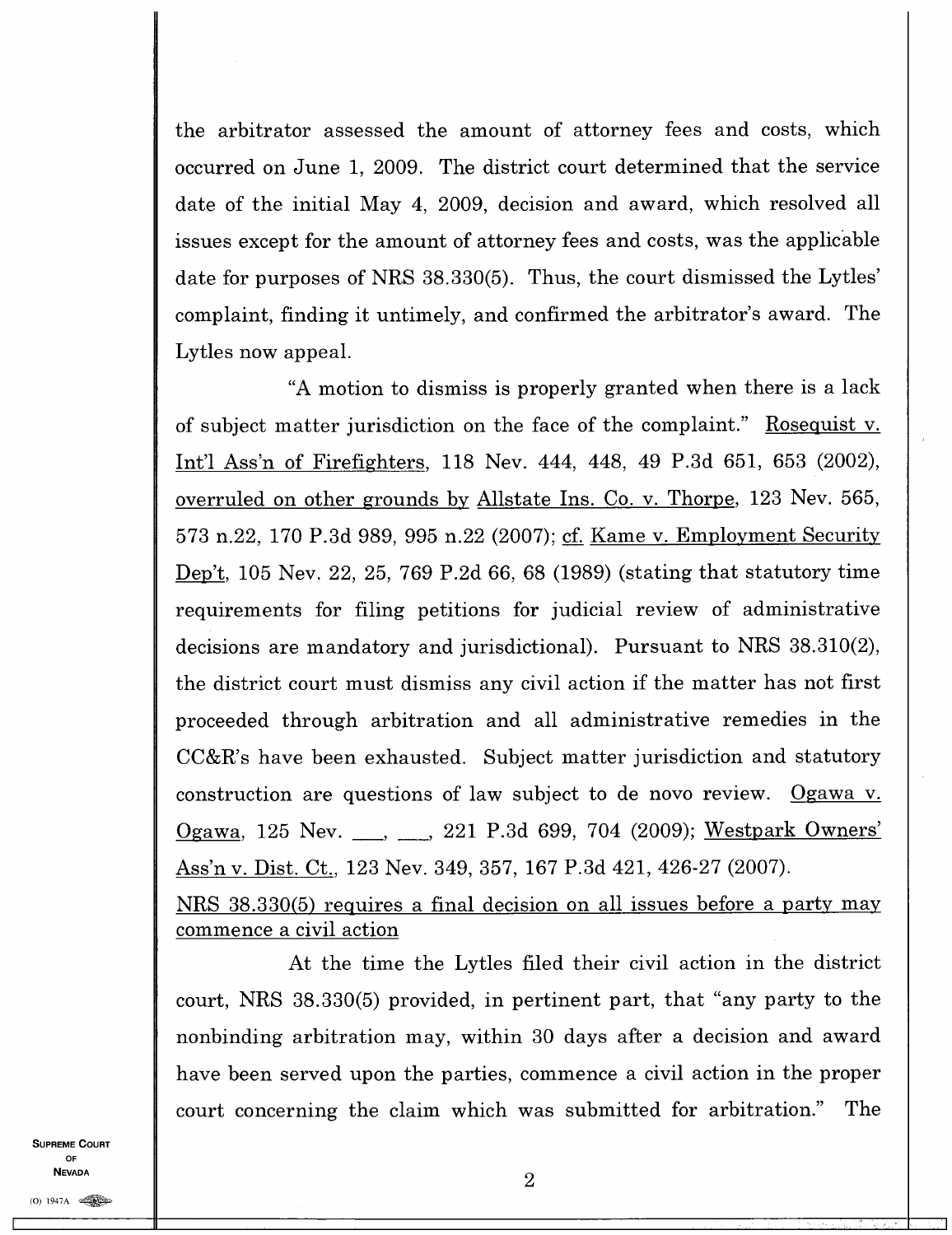Lytles contend that NRS 38.330(5) is ambiguous because it is unclear whether the statute requires the resolution of all issues by the arbitrator before proceeding in the district court, or whether a civil action may be filed after service of a decision and award that resolves less than all of the issues before the arbitrator.

"Generally, when a statute's language is plain and its meaning clear, the courts will apply that plain language." Leven v. Frey,123 Nev. 399, 403, 168 P.3d 712, 715 (2007). However, a statute is ambiguous when it is susceptible to more than one reasonable interpretation, and we resolve that ambiguity by looking to legislative history and "construing the statute in a manner that conforms to reason and public policy." Great Basin Water Network v. State Eng'r, 126 Nev. \_\_, \_\_, 234 P.3d 912, 918 (2010). We have "a duty to construe statutes as a whole, so that all provisions are considered together and, to the extent practicable, reconciled and harmonized." Hardy Companies, Inc. v. SNMARK, LLC, 126 Nev. \_\_, \_\_, 245 P.3d 1149, 1153 (2010). Here, we determine that the prior version' of NRS 38.330(5) was ambiguous because it may reasonably be interpreted to refer to the single decision and award that resolves all issues in the arbitration, or to each decision and award issued by the arbitrator.

Because we discern no clear legislative intent regarding whether a "decision and award" means a final decision, we must look to

<sup>1</sup>NRS 38.330(5) was subsequently amended in the 2011 legislative session.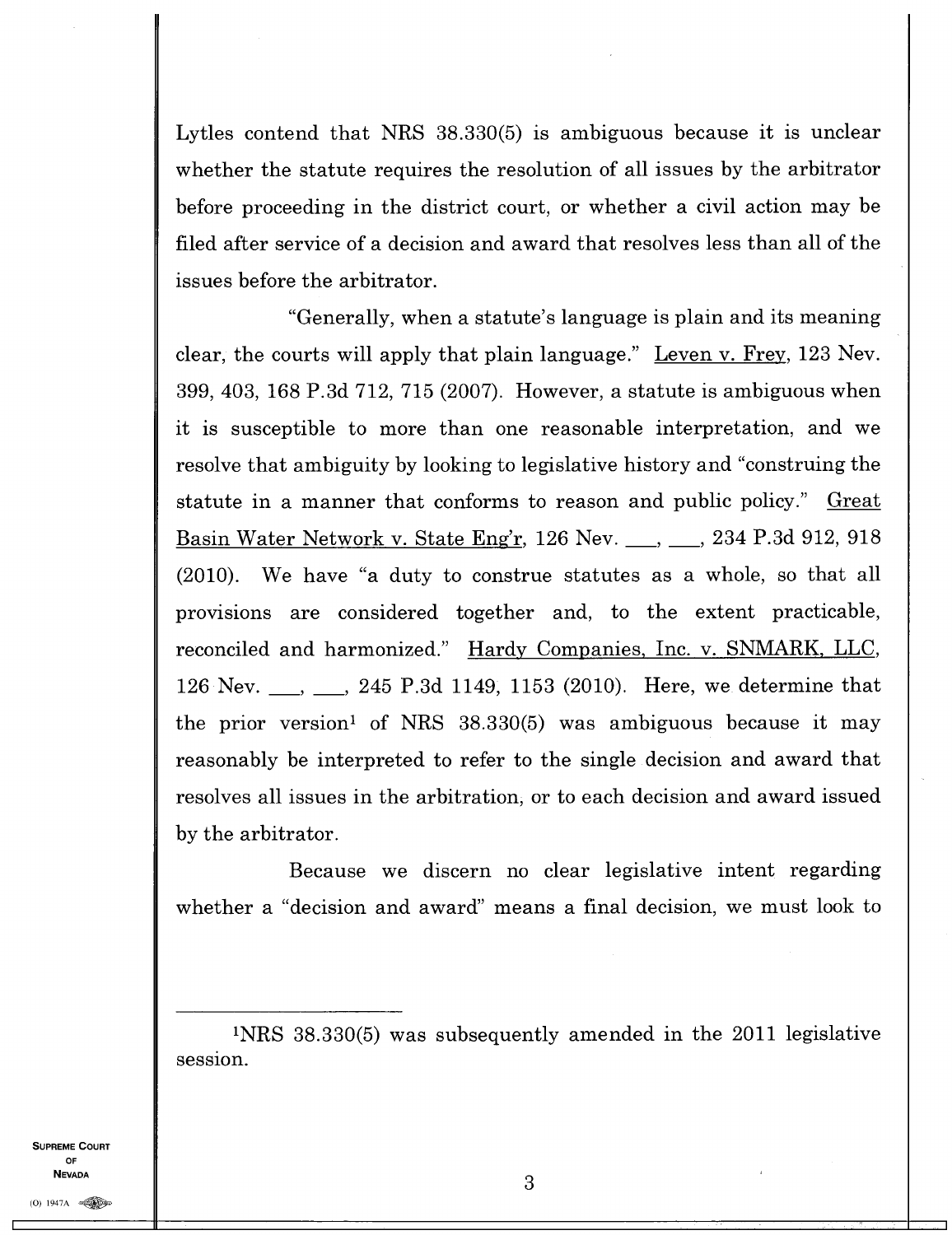reason and public policy to resolve the ambiguity.<sup>2</sup> In doing so, we recognize important public policy reasons for requiring the arbitrator to adjudicate all issues before a party proceeds in the district court. The general legislative intent for requiring pre-civil action arbitration of disputes between homeowners associations and resident-members of those associations is to reduce the time it takes to resolve those disputes. See Hearing on A.B. 152 Before the Assembly Judiciary Comm., 68th Leg. (Nev., February 14, 1995). Thus, arbitration is designed to expeditiously resolve disputes among parties, without directly involving the district courts, and to avoid costly litigation. Requiring or allowing a party to file multiple actions in the district court stemming from a single arbitration would undermine this goal. Additionally, as the Lytles contend, "it is far less complex and risky to require that a 'final' decision and award be on all issues involved in an arbitration proceeding so as to minimize the amount of trial de novo actions that may be fueled by uncertainty as to the amount of an as-yet-to-be quantified attorney fee award." We agree that it would render arbitration far more cumbersome if trials de novo are sought each time the arbitrator issues multiple decisions and awards adjudicating various aspects of the case—instead, it is more reasonable to infer that the Legislature intended only one civil action to be filed after those proceedings, and that must take place after the entire arbitration has concluded.

<sup>2</sup>At the time the Lytles filed their complaint in district court, the legislative history for NRS 38.330(5) was inconclusive regarding whether the statute required a final decision.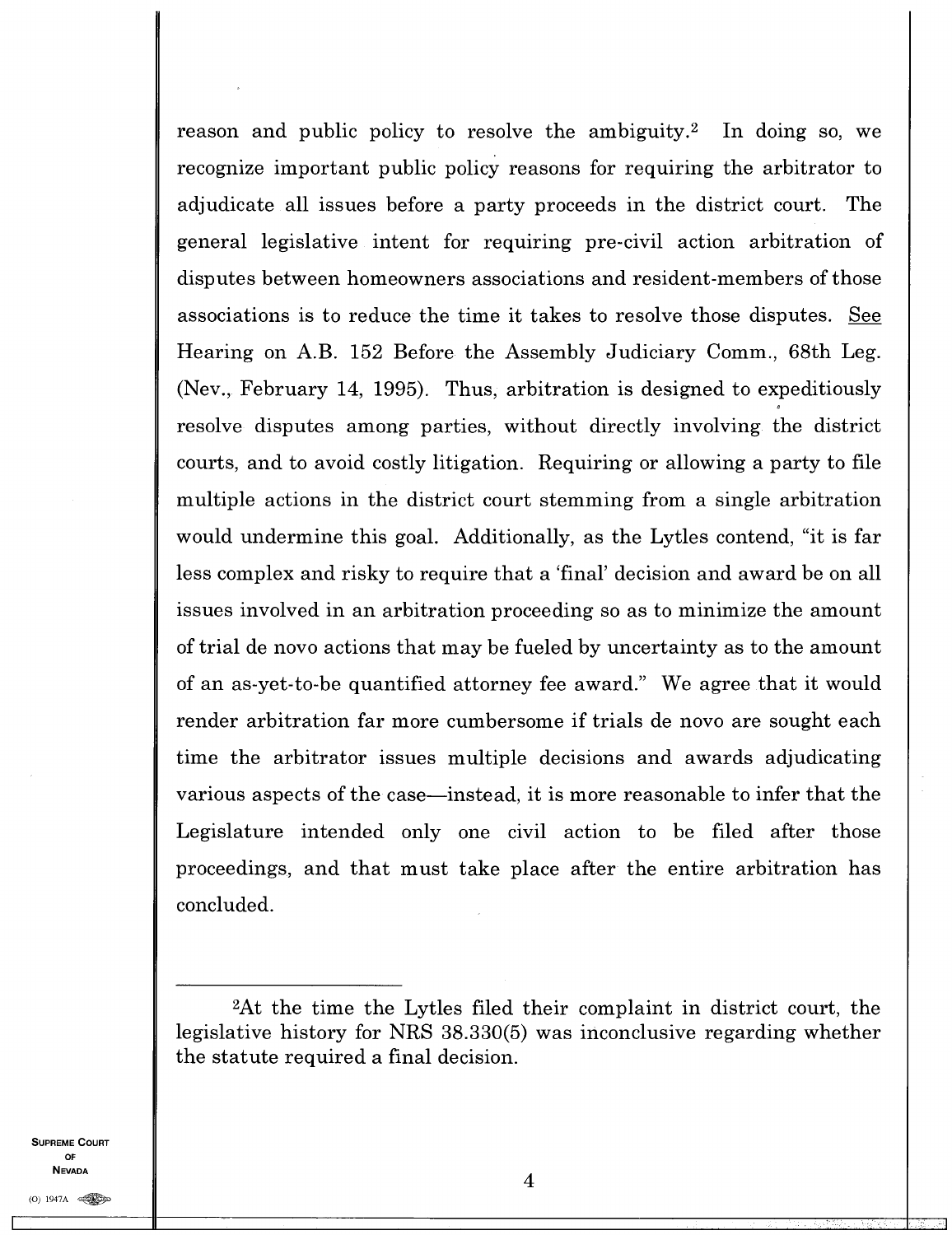Further supporting our determination regarding legislative intent, during the 2011 legislative session, the Legislature amended NRS 38.330(5) to address the very issue the Lytles present in this appeal when, under NRS 38.330(5), the 30-day period for filing a civil action after nonbinding arbitration begins to run. As amended, NRS 38.330(5) now provides that a party to a nonbinding arbitration may not commence a civil action in district court until "after a final decision and award which are dispositive of any and all issues of the claim which were submitted to nonbinding arbitration have been served upon the parties." See A.B. 317, 76th Leg. (Nev. 2011). "Where a former statute is amended, or a doubtful meaning clarified by subsequent legislation, such amendment or subsequent legislation is strong evidence of the legislative intent of the first statute." 2B Norman J. Singer & J.D. Shambie Singer, Sutherland Statutory Construction § 49:11, at 145 (7th ed. 2008); see also Public Employees' Benefits Prog. v. LVIVIPD,124 Nev. 138, 157, 179 P.3d 542, 554-55 (2008) (holding that when the Legislature clarifies a statute "through subsequent legislation, we may consider the subsequent legislation persuasive evidence of what the Legislature originally intended"). In adopting this amendment to NRS 38.330(5), the Legislature clarified any confusion stemming from the statute's previous language. Specifically, in presenting the bill to the Senate Committee on Judiciary, Assemblyman Tick Segerblom stated:

> The issue is when you file an appeal from the Real Estate Division to the district court. It is not clear. When you get a judgment from the arbitrator and then ask for attorney's fees, there is an attorney's fees award. The question is whether the appeal is filed. If the attorney's fees award is still being considered, is the appeal filed 30 days after that award? This bill says the appeal is filed 30 days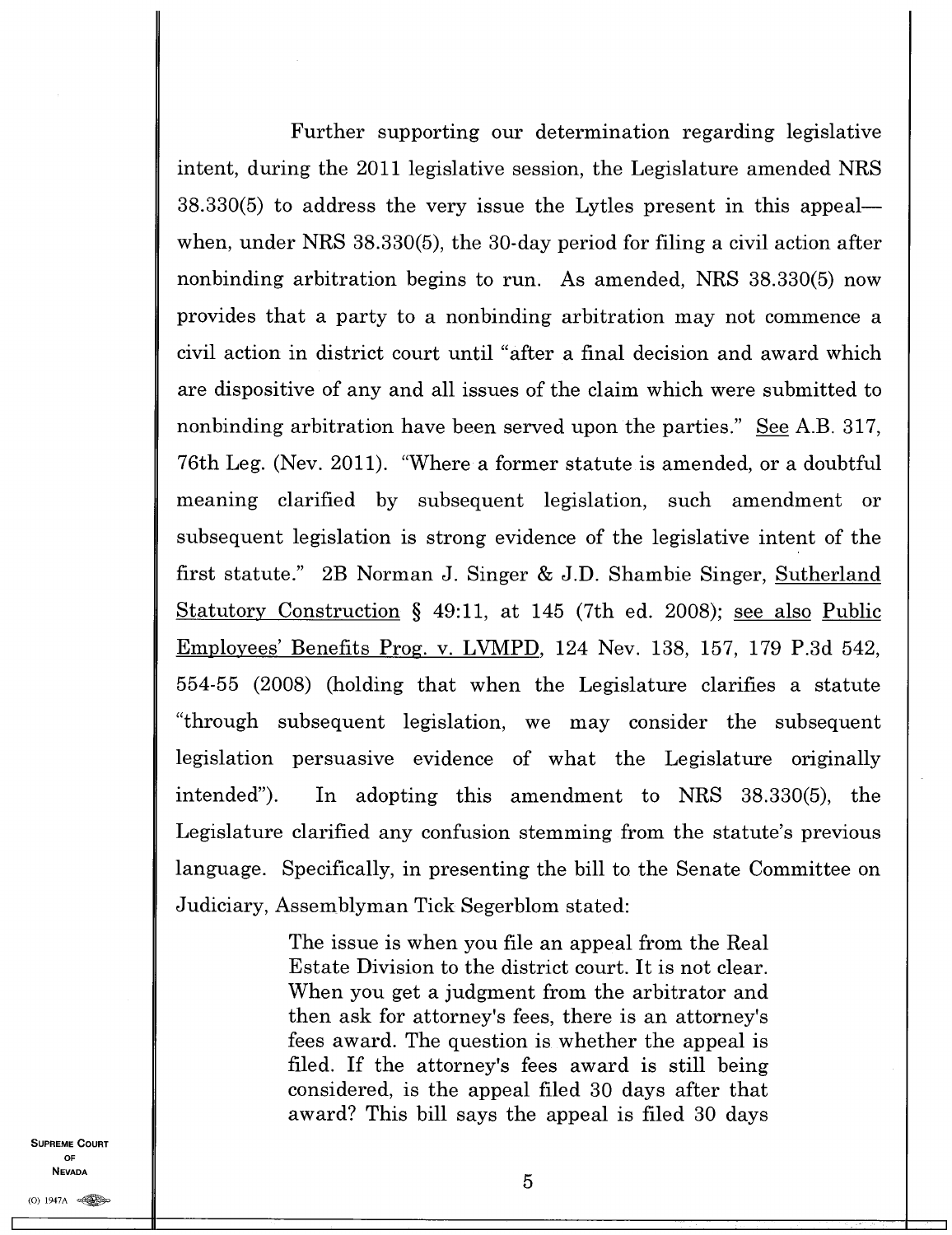after all those things are resolved rather than trying to file the appeal after one award or the other. This would clarify the issue of when to file the notice of appeal.

Hearing on A.B. 317 Before the Senate Judiciary Comm., 76th Leg. (Nev., May 10, 2010).

Since the Legislature's amendment addresses the precise issue presented in this appeal, we are persuaded that the Legislature's original intent was to require a final decision and award from the arbitrator that disposes of "all issues of the claim" before the 30-day period for commencing a civil action begins to run. A.B. 317, 76th Leg. (Nev. 2011).

In light of this clarifying amendment to NRS 38.330(5), we conclude that the 30-day period for commencing a civil action does not begin to run until the arbitrator has issued a final decision and award that disposes of all matters involved in the dispute, including attorney fees and costs, and that decision and order is served on the complaining party. Here, the arbitrator's first decision and award issued on May 4, 2009, did not dispose of all matters involved in the dispute because it did not dispose of the attorney fees and costs issue. Thus, the 30-day period for the Lytles to commence civil action did not start to run until the arbitrator's June 1, 2009, award of attorney fees and costs was served on the parties. Accordingly, we conclude that the district court erred in dismissing the Lytles' complaint and confirming the arbitration award.

For the reasons stated above, we